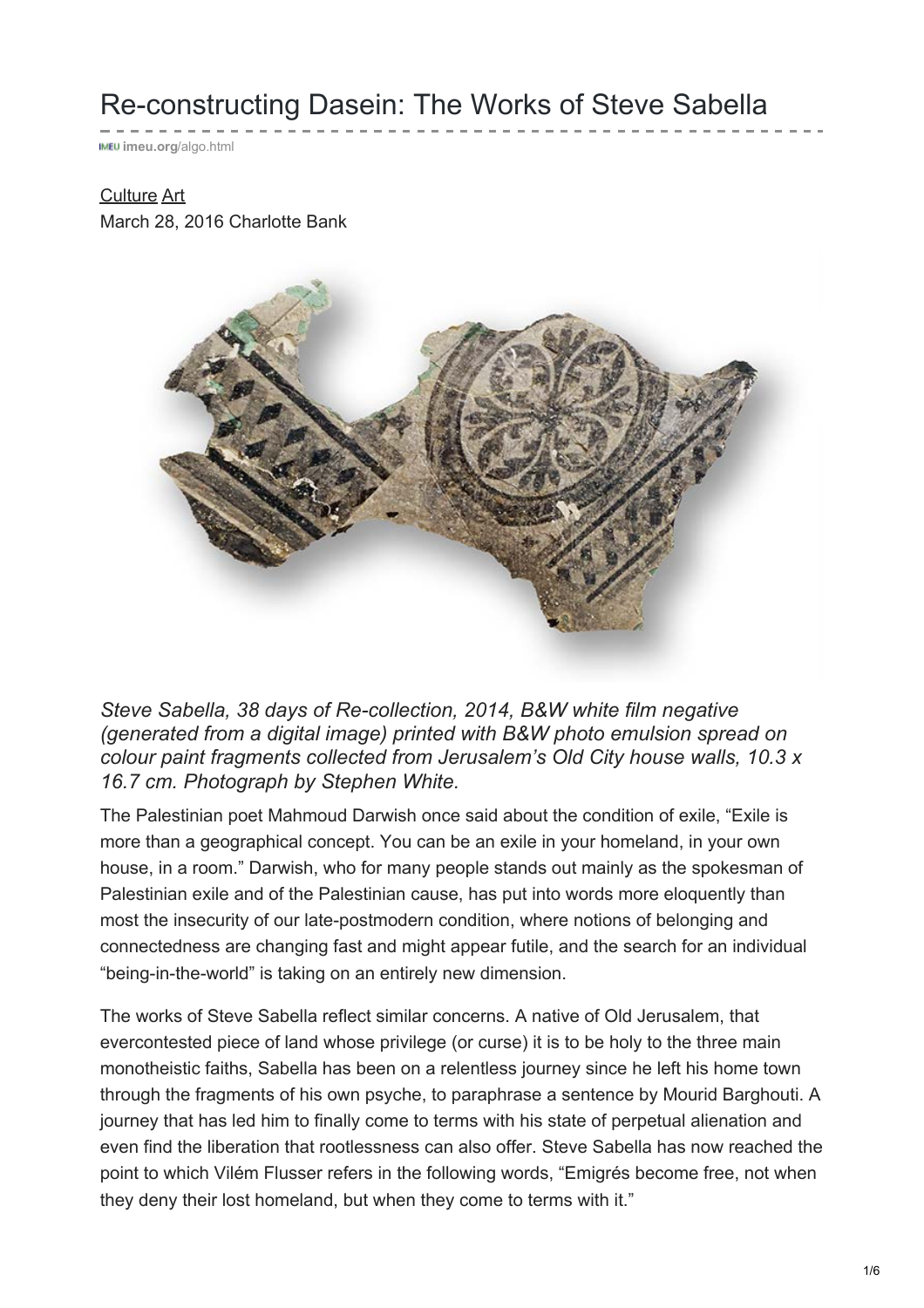

*Steve Sabella, In Exile, installation shot from the View from the Inside group exhibition at the FotoFest Biennial, Houston, 2014, Lambda print on aluminium with 5-cm aluminium box edge, 136 x 125 cm. Image courtesy the artist.*

Since the collages of In Exile (2008), a series created in London one year after having left his home town, Sabella has been using large scale photographic collages to reflect on this exilic state of mind. But even before physically leaving Jerusalem, his fellow Jerusalemite and artist, Kamal Boullata, saw traces of the anxiety of exile in Sabella's work. The images in the series Identity (2002) which inspired Boullata's remarks are taken in and around Jerusalem; however, they never show us the city as such, but rather fragments of the sky, rocks, fields and other open spaces. In this city, where space is so contested and every inch laden with symbolism, Sabella has sought out his own vision of his city, at once seeking an escape and a coming back, piecing together those fragments that offer a space to breathe, far from the confinements of man-made walls.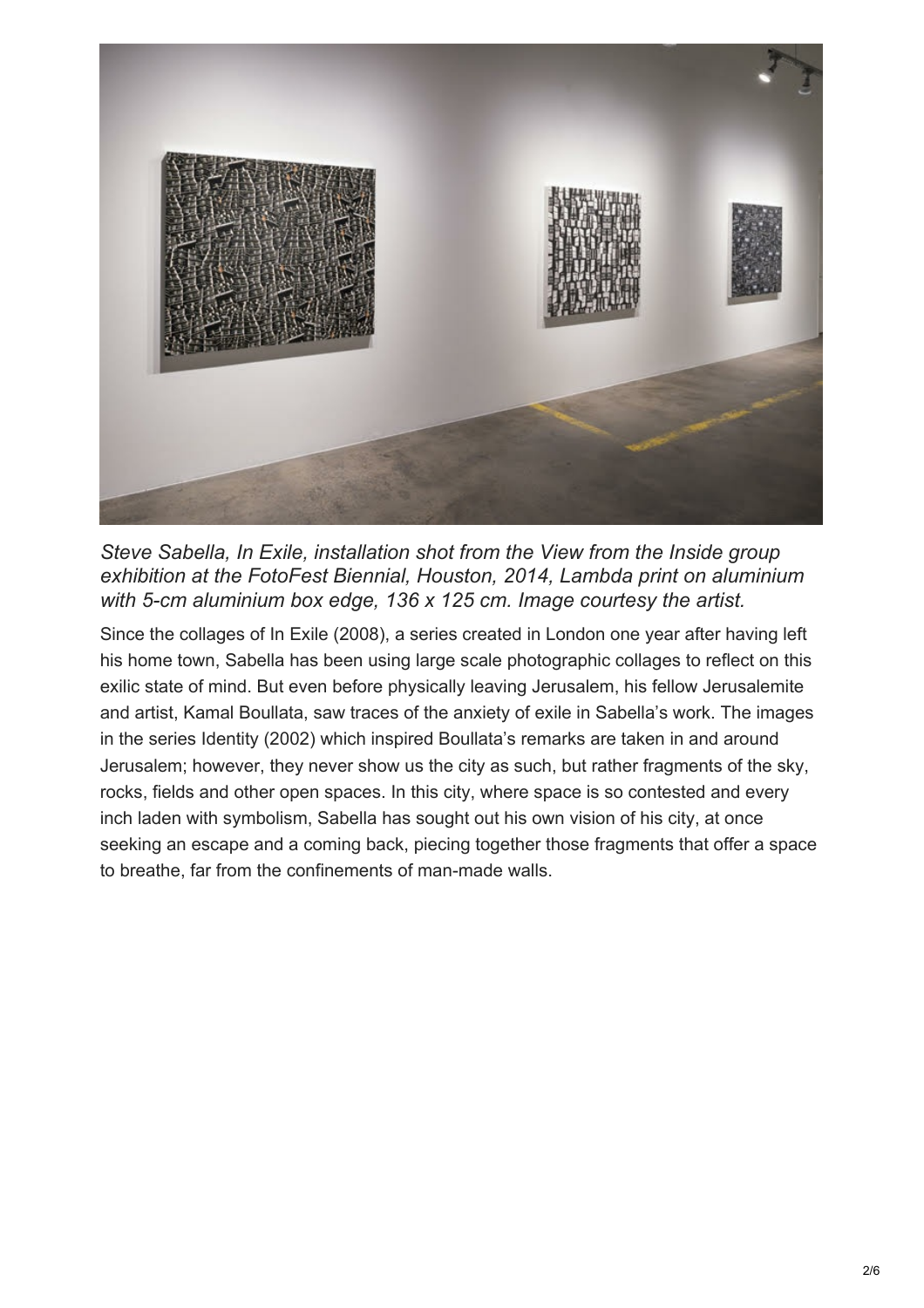

*Steve Sabella, Independence, 2013, Lambda print on Diasec with 3.5-cm aluminium box edge, 81 x 45 cm. Image courtesy the artist.*

Following Steve Sabella's path through his projects In Exile (2008), In Transition (2010), Euphoria (2010), Beyond Euphoria (2011), Metamorphosis (2012) and finally Independence (2013), the onlooker has access to a unique view of the psychological struggles the artist faced in his condition of up-rootedness. In each series except Independence, Sabella used a particular collage technique, piecing together fragmented photographic images taken from multiple perspectives. Sabella has likened this meticulous process, the careful re-arranging and twisting of forms, to painting rather than any classical use of photography. In many of these collages it is difficult to discern any clear directions; there seems to be no clear up or down. When drawn into these images, one finds oneself caught in a dizzying, free-floating condition, disturbing at first, but maybe also offering the promise of endless freedom, to be found somewhere, sometime. In this cycle of works Euphoria might be understood as representing a climax. After foregrounding the destructive aspect of uprootedness in In Exile, Euphoria presents a reflection on the liberating feeling that comes with shedding one's mental chains. Through the metaphor of uprooted trees, arranged in whirls, Sabella offers a powerful visualization of this short-lived emotional condition. The individual parts of the collage seem to fit effortlessly together, bearing certain resemblances to the work of M.C. Escher, as well as the ornamental principles of classical Islamic art. However, on second glance, one discerns fissures in the smoothness. Like cracks in a broken mirror, the montage of the image becomes clear, pointing towards a mental process that has not yet been accomplished and that leads to the subsequent series, ending with the project Independence, realized in 2013, in which we see complete, floating human bodies, possibly a sign that the artist has healed his mental wounds and sees himself as complete. It is a breaking free of all bonds that now allows the artist to embark on new quests.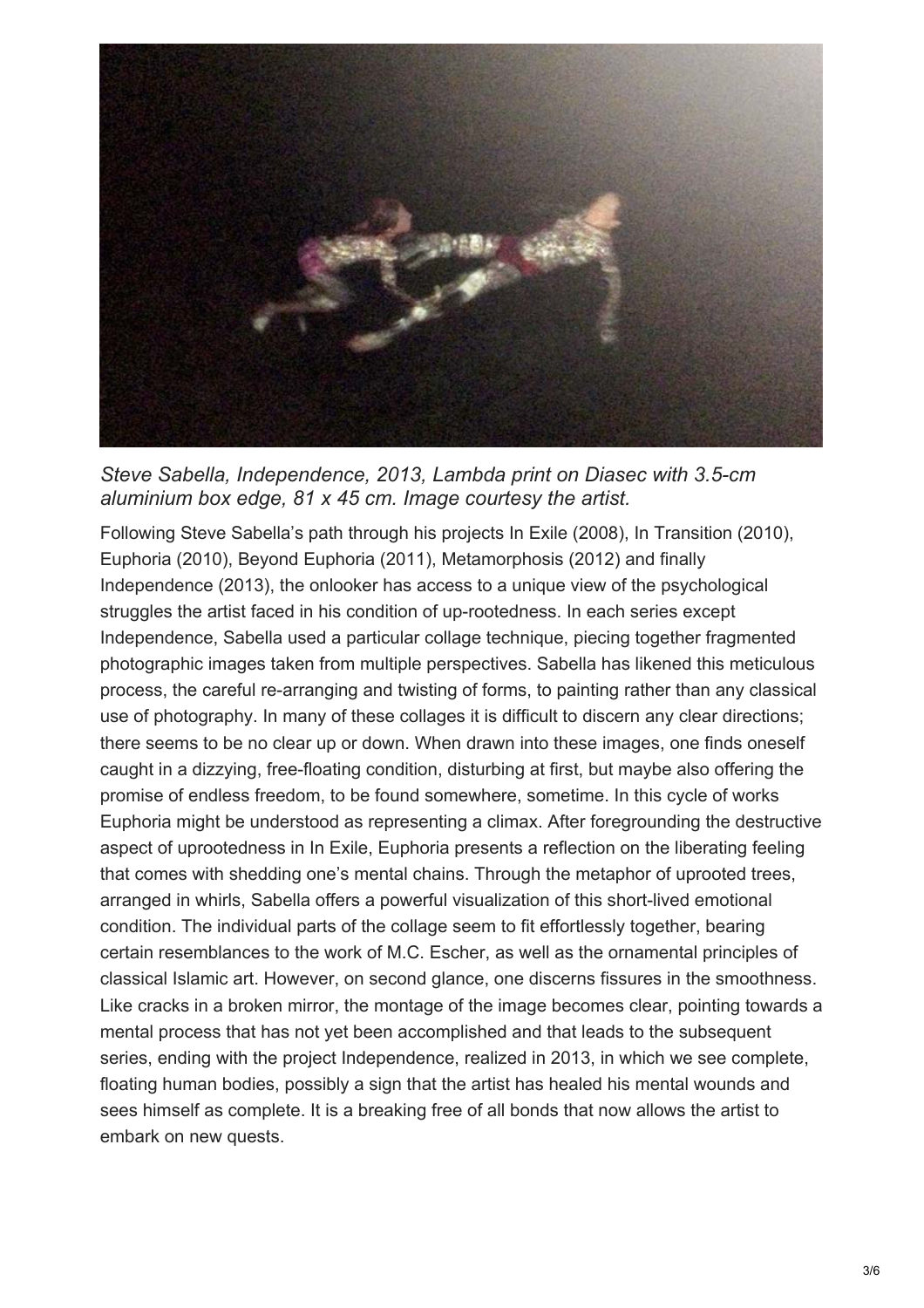

*Steve Sabella, Sinopia, 2014, LightJet print mounted on diasec with 3.5-cm aluminum box edge, 70 x 54 cm. Image courtesy the artist.*

2013 brought another change to Steve Sabella's work. A visit to Bahrain to realize a work commissioned by the National Museum of Bahrain served as the spark for him to engage with his visual environment in a novel way. The new territory, hitherto only known by him through information that had gone through several layers of filters and not through personal engagement, asked for a different approach than those of Sabella's former projects - an approach that led to the investigation of the visual components of the world that is at the basis of the artist's current concerns. The resulting project Sinopia (2014) is markedly different from the earlier works; it abounds with a multitude of colors and forms, isolated individual components of images, abstract forms taken from the walls of houses as well as familiar sights such as satellite dishes, a kaleidoscope of the stunning landscapes and city views of Bahrain.

This new way of carefully dissecting the image appears almost surgical, and is in Sabella's own words a reaction to what he calls people's, "obsession with trying to rationalize photography's indexical relationship to reality." Steve Sabella seems to ask us to go further than this and investigate the photographic medium as the relationship between the image and the reality it creates, rather than reality as it purportedly depicts. This conceptual approach stands out even more in his latest work, the series 38 days of re-collection. Here, Sabella takes this notion back to his original point of departure, his home town of Jerusalem. For 38 days he subleased and lived in a house that has been occupied by Israelis since 1948, carefully examining every object in the house and taking numerous photographs in an effort to try to understand the space and its history. The disturbing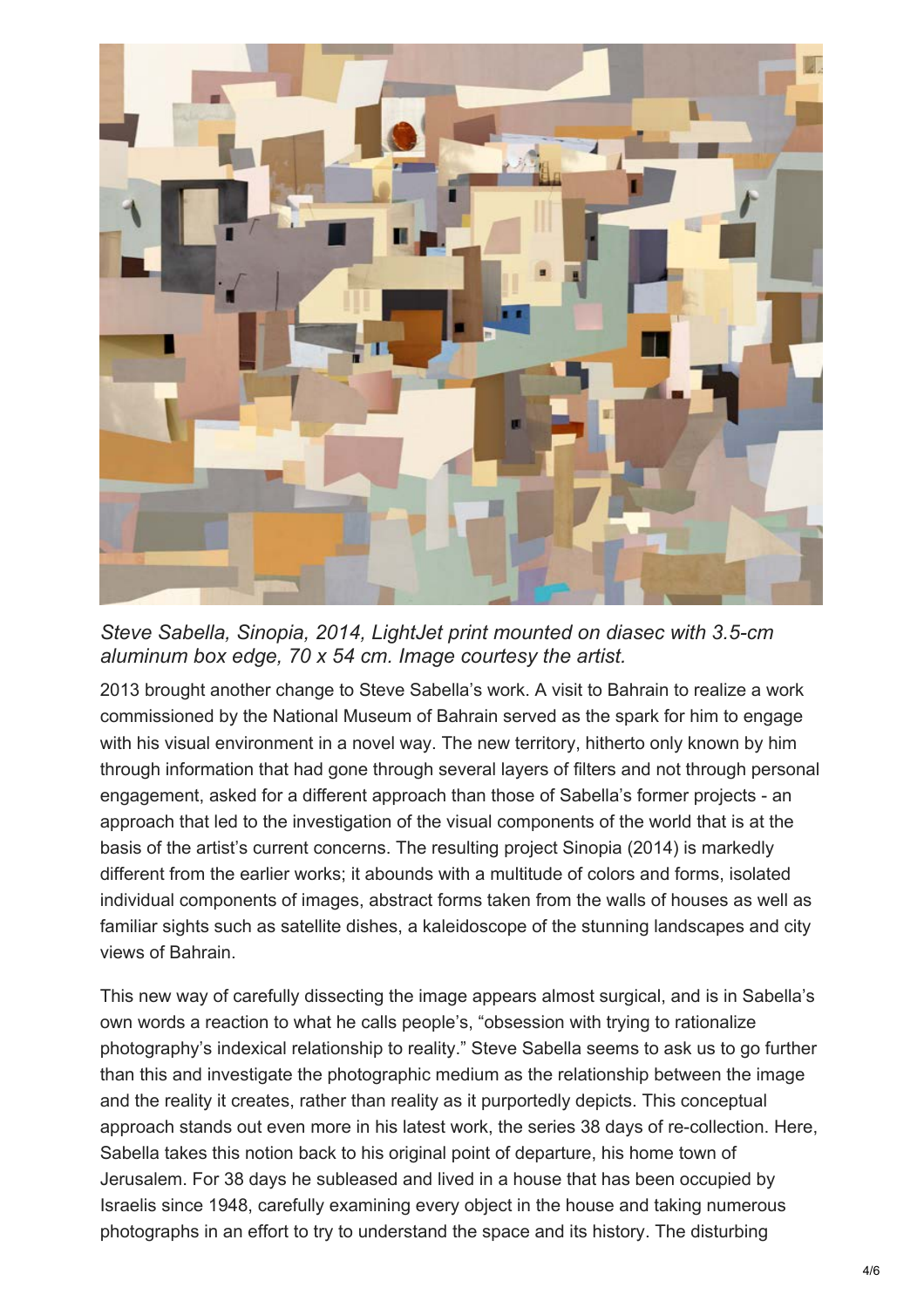feelings he felt during this experiment led the artist to return to the houses of the Old City, among them the house he was born in. Here he collected fragile fragments of painted wall plaster onto which he applied light sensitive black and white photo emulsion and printed images taken in the occupied house. The ensuing series of works, resulting as the title states from "38 days of re-collection," is a highly complex project that digs deep into questions of place and history, as well as our understanding and visualization of it. The images of contemporary reality, the reality of an occupied house and the Palestinian artist's photos of it that bore witness to his temporary re-occupation, overlap the fragile fragments of plaster, those silent testimonies of a history dating back many centuries that are so often left to oblivion.



*Steve Sabella, 38 days of re-collection, installation shot from the Fragments solo exhibition at Berloni Gallery, London, 2014, B&W white film negative (generated from a digital image) printed with B&W photo emulsion spread on colour paint fragments collected from Jerusalem's Old City house walls. Photograph by Stephen White*.

Where he was engaged in his earlier works in what one might term "archaeology of the psyche," a search for a way to visualize mental states of mind through photography, Sabella's new work goes further in its relation to archaeology as a practice that aims at recreating an image of the past. The re-worked fragments, each of them exhibited in a frame under glass like a precious ancient object, have a peculiarly unsettling effect on the viewer because they appear as something else than what they are. At first glance they look like archaeological artifacts, but instead of presenting the image of a distant past, they offer glimpses of a contemporary materiality, of seemingly banal everyday objects, each of